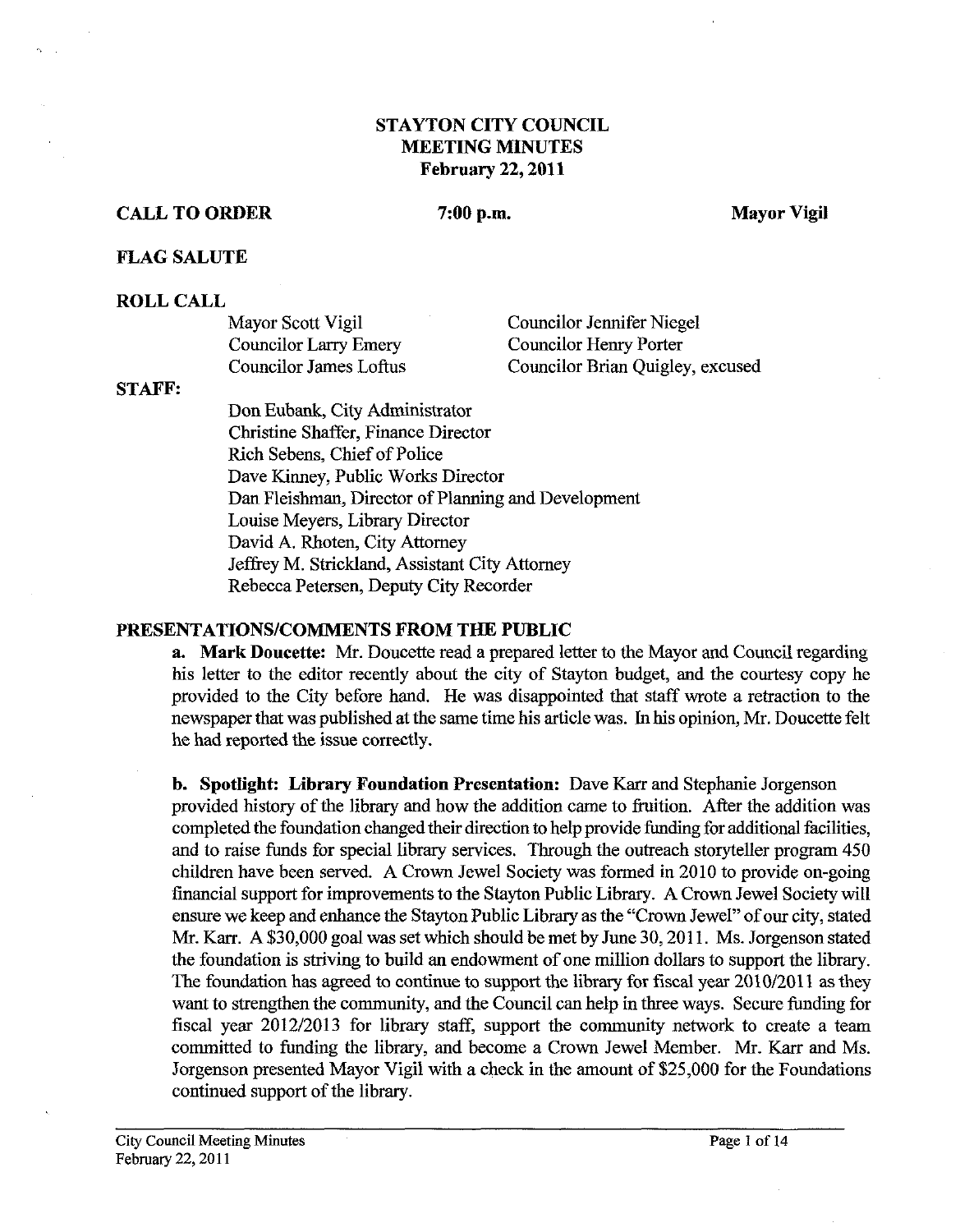**c. Riverfront Park Management Plan: Riverfront Park Management Plan:** Liz Redon, North Santiam Watershed Council gave a power point presentation of the DRAFT Stayton Riverfront Park Management Plan. As part of the conditions of the Conservation Easement recorded with Marion County and contract requirements associated with funding used to purchase the Riverfront Park property, the City of Stayton is required to develop a Riverfront Park Management Plan. Various components of the plan include Funding Sources, Conservation Easement Rights and Prohibited Uses, the Management Plan Layout, Integrating Recreation & Conservation, Management Plan Adoption and Actions to be taken the first few years. Councilor Loftus asked why the plan did not include restroom facilities. Mr. Kinney stated the conservation easement states there will be no structures in the park but a porta-john is located at the  $1<sup>st</sup>$  Avenue entry. This can be moved to the east if needed to be closer to the Riverfront Park property. Mr. Kinney stated some agencies had responded to the city's request for comments. The comment deadline is February 28, 2011. When all comments are received, fmal revisions will be made to the Management Plan.

### **ANNOUNCEMENTS**

- **a. Additions to the Agenda: Mr.** Eubank stated he wished to add under business from the City Administrator recognition the City received from the Mid-Willamette Valley Council of Governments.
- **b. Declaration of Ex Parte Contacts, Conflict of Interest, Bias, etc.:** Councilor Loftus declared a bias on Item 9 of the agenda, Council Communication with City Administration Policy.

### **CONSENT AGENDA**

- **a. City Council Meeting Minutes of January 18,2011**
- **b. 2011 OLCC Annual Liquor License Renewals**

**Motion:** From Councilor Emery, seconded by Councilor Loftus, to approve the consent agenda. Motion passed: 4:O.

### **PUBLIC HEARING** - **None.**

### **UNFINISHED BUSINESS**

### **Council Communications with City Administration Policy**

**a. Staff Report: Mr.** Eubank reviewed the staff memorandum included in the packet materials regarding Council Communications with City Administration Policy.

Councilor Loftus asked Mr. Eubank if he could be more specific as to an event where a city councilor gleaned information from one or two department heads and didn't share that information with the other councilors and surprised it on them.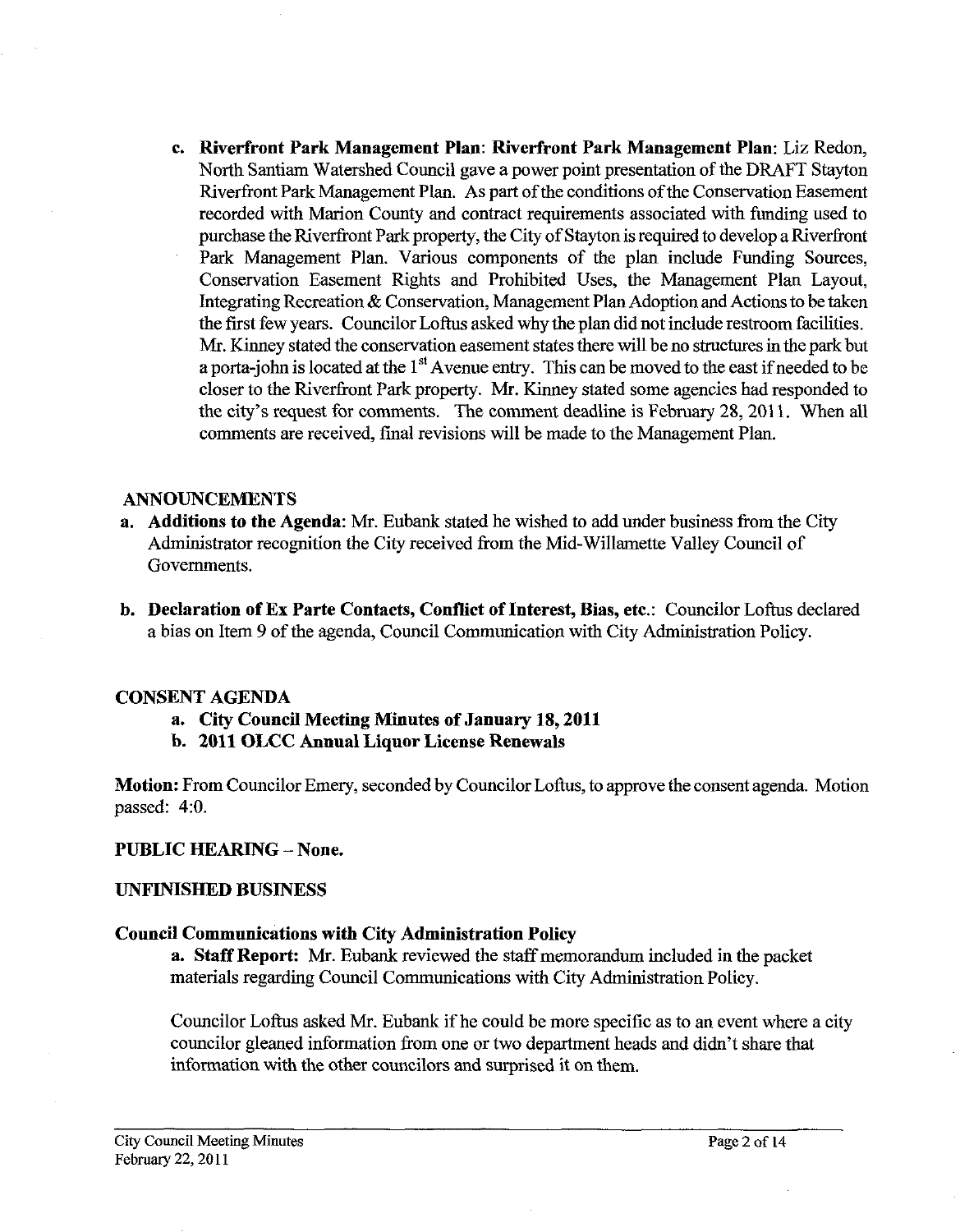Mr. Eubank stated he couldn't think of any specific incidents at this time but he knew there were times when they gleaned information and did not say a word until business from the council, so the rest of the council asked why they didn't know about it?

Councilor Loftus stated he thought it was appropriate and reminded everyone that the city has a city manager who was the former public safety director, the chief of police who has been with the city for many years, and it was brought out at a city council meeting that the city's finance director's husband was being awarded a contract and it was not in the staff report. After that there were several council meetings which the minutes in his opinion were fabricated, they were changed so that they did not reflect anything near reality as to what took place, which sub sequentially lead him to have to file a complaint with the Attorney Generals office because public records were destroyed. He stated he had apologized to Beki Petersen, and he has a letter from the city attorney that prohibits him from complying with the resolution, and until that letter is revoked he will not comply with the resolution. Furthermore if any portion of the resolution is adopted by Council, it impedes his ability to act as the elected official that the people elected him to represent them, and he will suggest to that constituent that they file a civil rights complaint against this city. Councilor Loftus stated he will take no part of any process to squash the free exchange of ideas or thoughts or debate or discussion.

Addressing Councilor Loftus, Mayor Vigil stated it sounded like there was another separate issue from the council communications that he probably needed to talk to the city administrator or the city attorney about but that he needed to bring it up with the city administrator first.

Councilor Loftus stated he was glad Mayor Vigil brought it up and asked Mr. Eubank if he could please share with the council what his policy was in meeting with Don?

Addressing Mayor Vigil, Mr. Eubank stated this was completely off the topic.

Councilor Loftus stated is wasn't off the topic as it gets right to the heart of Mr. Eubank's policy. His policy is he will meet with the City Manager if a third party witness is there or if he can record the conversation, he has changed his story so many times with me that I will not meet with him without a witness, stated Councilor Loftus.

Mayor Vigil stated it was similar in the fact that its communication between the council and the city administrator. It sounds like there is a separate issue with the letter you have that we are not aware of right now we may have read it or something long ago. I would recommend bringing that to the council when we can discuss it through, and a decision through the city council as a whole and decide if that's something we need to leave in place or not. But this is the issue of the council as a whole with communications with the staff and the city council and the mayor. So we are discussing that right now and are there any other questions, comments or concerns asked Mayor Vigil?

Councilor Porter asked Mayor Vigil if he would consider a question to Mr. Loftus?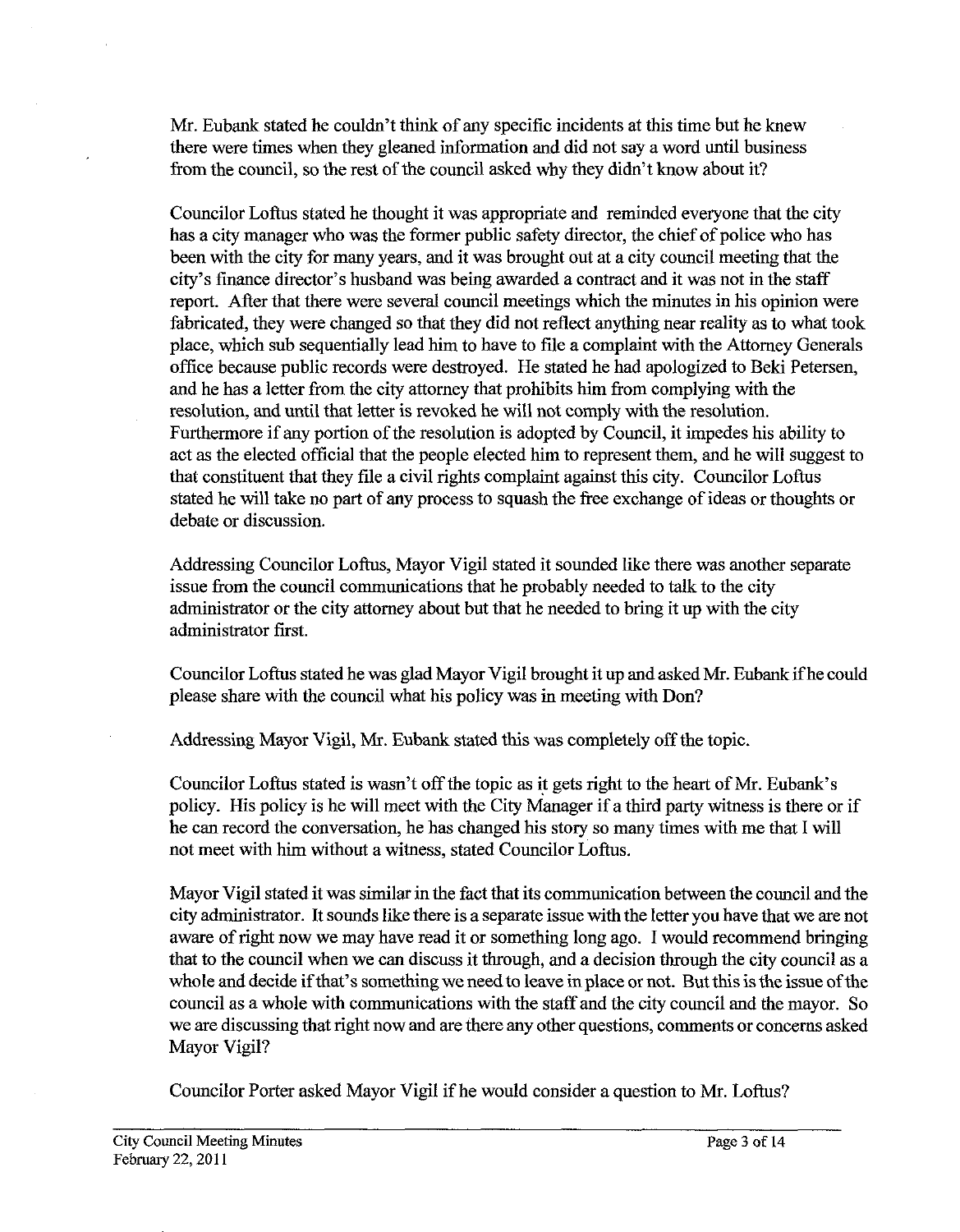Mayor Vigil stated he felt the issue was a separate issue and the Council needed to be focused on what they're doing right now.

Councilor Loftus stated why not allow it?

Councilor Porter stated "You don't think these ancient feuds impede our ability to try and govern the next couple of years"?

Mayor Vigil stated Councilor Loftus' concerns need to be looked at as one separate issue, but tonight we're just looking at this right here.

Councilor Porter stated that was fine and thank you.

Councilor Emery stated he would like to see this policy approved as a lot of times he has things he wants to discuss, mostly planning and development Dan Fleishman, or public works Dave Kinney. He doesn't mind going and knocking on Don's door and saying can I go talk to them if that's policy, but he'd just a soon that it wasn't policy. As a citizen if I want to go get a building permit I can go talk to Dan because that doesn't have anything to do with Council business, but I'd like to see it adopted.

Mayor Vigil asked if there was any further deliberation.

Councilor Loftus stated he would like to make one other comment. In his opinion this would further allow Don to consolidate more of his power and to control more of the communication and if the council wants to advocate that power then they are free to do that. As a citizen you would have more power to go down and make the request for information than you would as a city councilor, because now you would have to get four other peoples permission to ask a question that might take 27 minutes to answer, but because you phrased it wrong it took 35 minutes so now they can deny answering your question unless you get the consent of other councilors, and he thinks that's absolutely asinine, as it shows bad management practices when you have to go to a subordinate to ask for permission.

Referring to Councilor Loftus comment Councilor Emery stated he thought Councilor Loftus was a little mixed up in what this was pertaining to, as this was saying we did not have to do that.

Councilor Loftus stated he and Councilor Emery had different interpretations of what

they were reading.<br>Mayor Vigil stated the way he was reading it is currently its' suggested that there is a limit of 20 minutes as far as a time limit goes but its also advised that some issues may take a little longer than 20 minutes, but the idea behind all of it is that no city councilor by themselves is going to ask the staff to do some work that the rest of the Council doesn't even agree that they should be working on, and the idea is that the city staff is doing work for the City

ine.

**CALL THE WARRANT CONVERSION FOR THE UNITS**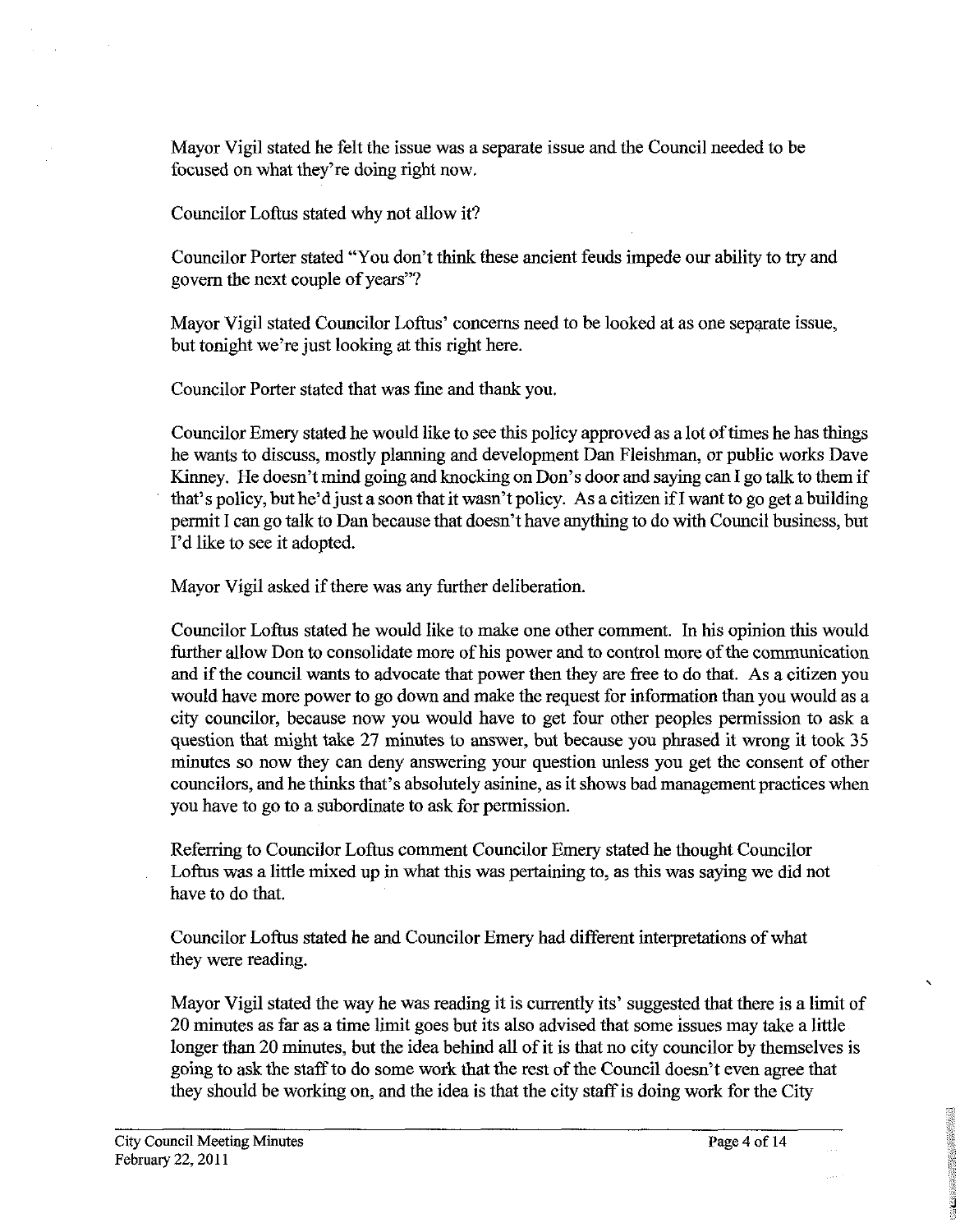doing work for the City Council as a whole and not just one city councilor. So, that's what we're discussing here tonight, he said.

Referring to Mayor Vigil, Councilor Loftus stated when you were a city councilor you and I would often have discussions then you or I would go and ask some questions before this policy was adopted, and it seemed to me like we had a pretty decent flow of communication. Once that policy got adopted that flow of communication degraded much worse, so I'll leave it up to you guys but like I said if I believe it infringes upon my ability to carry out my duties I will not comply.

Mayor Vigil stated ok and asked what the city council's wishes were?

**Motion:** From Councilor Emery, seconded by Councilor Niegel, to adopt the Council Communications with City Administration Policy as presented. **Motion passed:** 3:0, (Emery, Niegel & Porter) 1 abstain (Loftus)

# **Follow up to PEG Staff Report Dated January 03,2011**

**a. Staff Report: Mr.** Eubank reviewed the staff memorandum that was included in the packet materials. The report requested two action items. The first was City funds to continue purchasing DVD's from Stayton Cooperative Telephone Company through the end of June 201 1 and this request was granted. The second request was to authorize the PEG Commission to offer other cities in the North Santiam Canyon area to broadcast their governmental meetings on Channel 5 for a fee. The suggested fees were \$25 for a 24 hour period and \$50 for a 48 hour period of broadcast time. **Staff** has met with SCTC and discussed different ideas and will come back to the Council in approximately a month or so with a solid proposal to proceed in the future.

**b. Council Deliberation:** Councilor Loftus asked Mr. Eubank if he knew who was in charge of Channel 5. Mr. Eubank stated the cable company and the City of Stayton. Councilor Loftus asked if Mr. Eubank could tell him why in the last week Channel 5 was broadcasting a black screen with intermittent audio. Mr. Eubank answered no he could not but that he would check on it and get back to Councilor Loftus. Councilor Loftus stated he had checked it every day for the last week and it is the same Marion County meeting but there appears now to be some problems with it, and he's just curious to know if the city is having to pay the same \$25 to broadcast it for a 24 hour period of time as the last council meeting was aired for only a short period of time. Mr. Eubank stated again this was part of the communications process but if Councilor Loftus would send him an email to let him know what was going on it could have been taken care of a long time ago. Councilor Loftus stated he realized that but at the same time he wanted to see how responsive the city manager is to know what's going on in his own backyard.

Mayor Vigil stated if the Council was comfortable with the fees proposed he would invite a motion to approve the broadcast fee. The idea behind the fees is so the other jurisdictions would be reimbursing the City of Stayton for the channel they are being provided with, because the City of Stayton gets the channel through their franchise fees. Councilor Emery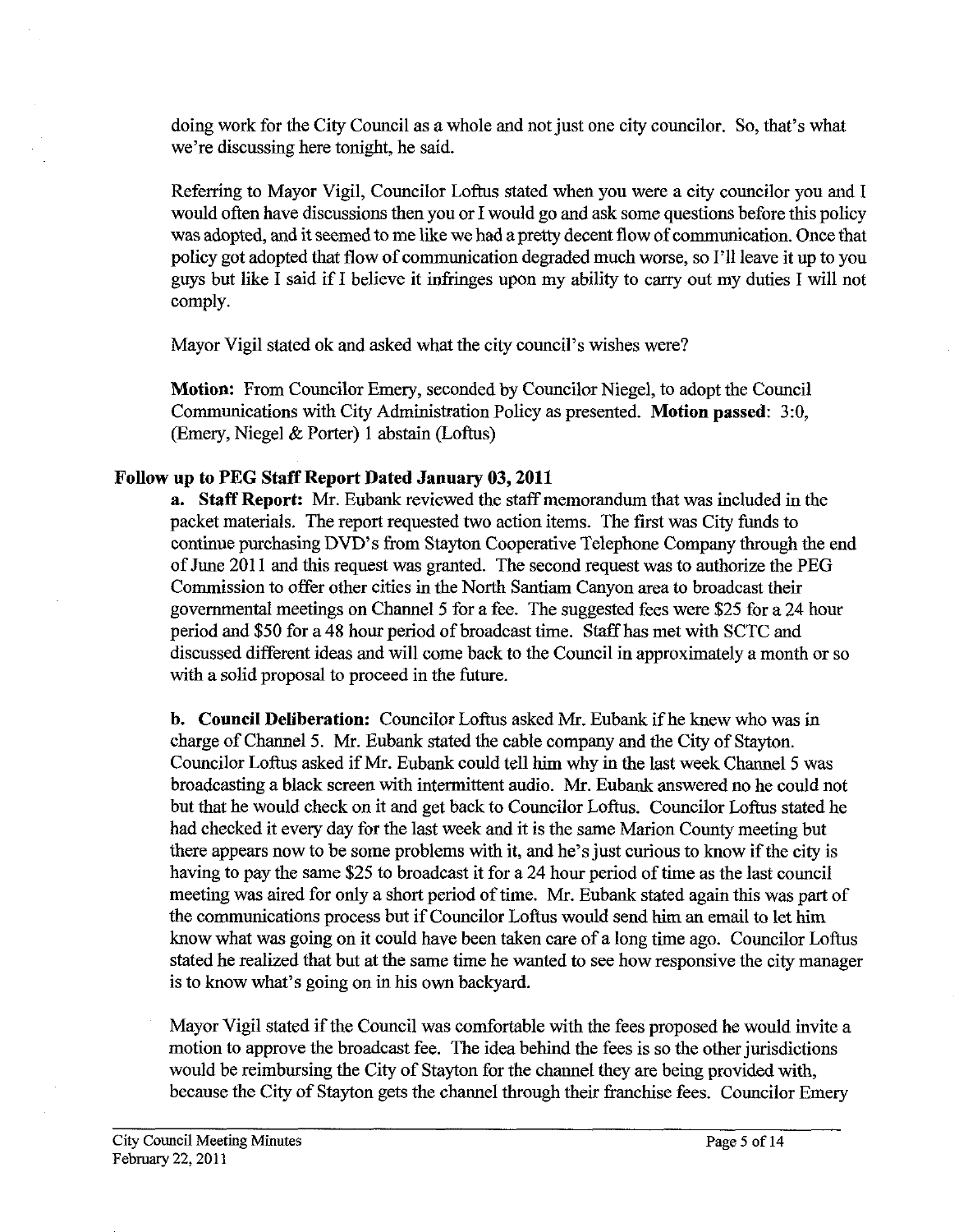Councilor Emery stated he would like to see a little more of a contractual agreement to approve rather than just a fee being charged. Councilor Loftus asked if the proposal just affected government agencies as what if a citizen wanted to broadcast a video. Mayor Vigil stated currently the PEG is using only the government channel as they have not come up with the entire proposal for the public and education portion of the channel. Mayor Vigil stated the City Council has asked the PEG Commission to come up with funding options and the fee is what they came up with, he encouraged the Council to implement the fee.

### **c. Council Decision:**

**Motion:** From Councilor Loftus, seconded by Councilor Emery, to table the current item for discussion until the Council gets further information.

**Vote:** Emery & Loftus yes, Porter no.

**Discussion:** Councilor Porter asked Mayor Vigil at what point would he go to the PEG Commission and ask for further clarification of this.

Mayor Vigil asked Councilor Niegel if she had voted. She stated she had not but that she would vote no with Councilor Porter; vote was then 2:2. Mayor Vigil broke the tie and voted no to table the discussion.

### **Motion failed: 2:3.**

**Discussion:** Mayor Vigil stated if the PEG Commission members were watching the Council meeting live they were probably very disappointed as last fall the city Council had asked the PEG Commission to bring them more information and when the commission brought their proposal the Council voted it down. The fee component is a very small component it just says that other jurisdictions that air information on Channel 5 will pay a fee to the City of Stayton. The public education portion is not being discussed at this meeting. Councilor Porter asked if other jurisdictions had approached the City of Stayton requesting the use of Channel 5. Councilor Emery stated if other communities are utilizing the channel when would there be time for Stayton to air information on the channel. The PEG Commission is doing a great job and has come up with a source of funding but I still don't feel comfortable with this, he said. Mayor Vigil stated what he was hearing fiom the Council was that they are ok with imposing fees but would like to have it more specific as far as what the time restraints will be imposed, who's going to be on and at what time.

Mayor Vigil stated no decision was made, as the issue will be discussed at a later date.

The meeting was recessed for three minutes and reconvened.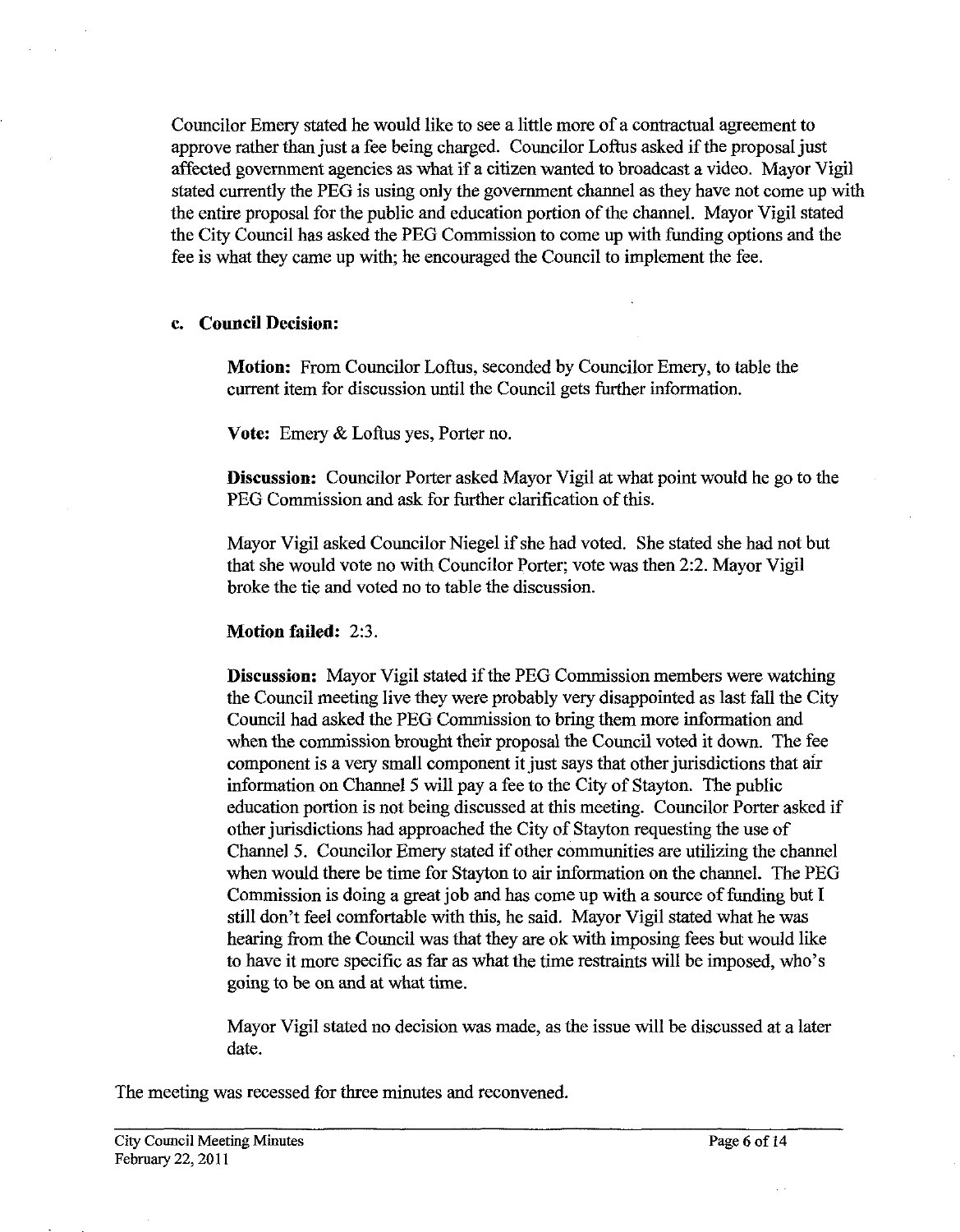#### **NEW BUSINESS**

#### **Ordinance 933 Amending SMC 8.12 Use of Public Parks and Public Property**

**a. Staff Report:** Chief Sebens reviewed the staff memorandum included in the packet materials. As part of an agreement with the Santiam Water Control District to restrict the public use of the Stayton Ditch/Water Canal for safety and environmental concerns as the waterways are unsafe due to swift current.

**b. Council Deliberation:** Mayor Vigil stated he had met with Brent Stephenson, Manager of Santiam Water Control District as he is likes to swim in the canals. Mr. Stephenson assured him that the district does not have any concerns with the public utilizing the Salem Ditch (the ditch that runs through town) just the Stayton Ditch which is the Reid Power Canal on the edge of town and is a lot deeper and a lot swifter than the Salem Ditch. Councilor Loftus stated he would like to see under the exemptions, also he and the Police Chief had a brief discussion, where the City has public facilities or public parks that abut up to private property, there's at least one and maybe more that the property owner has the ability just like any other governmental agency to be able to control what's on his property. So is that done though an exemption or through a permitted process, as right now all that it has is governmental agencies, he asked. (pg. 4 of 8, section 8.12.650.5) it's a limited issue on this particular ditch but there are still private property owners that need to be considered or by permitted use, might be added. Mayor Vigil asked if the document needed to be changed to reflect the property owner has the right to his own property. Mr. Rhoten stated it was a good point and a good thing to add. Mayor Vigil suggested adding the wording of ". . .abutting or adjacent private property owners have access..". Councilor Emery stated when he originally read through the materials he was afraid it was the Salem Ditch and is glad it does not include the Salem Ditch. Chief Sebens stated it specifically does not include that as the children use it to swim in. Councilor Loftus stated the main concern he had after reading the ordinance was that, maybe some of the new council members are not aware of this, the City of being sued by the Santiam Water Control District (SWCD) and in his opinion what the City is giving up is a significant tool, a significant hammer in the City's negotiations over their contention that the City is polluting their water, and that they want the City to pay for it. So, Councilor Loftus wants the Council to keep that in the back of their minds that as the City goes forward and adopts the proposed changes the City doesn't know what's coming later on down the road, whether it's through a judge's order or through the City's own negotiations. Mayor Vigil said thank you. Councilor Emery asked if he was right that the proposed rules are in agreement with them on placing the bridge, so they are ok with the no swimming signs on the bridge. Mayor Vigil stated the proposed ordinance amendments are showing that the city is acting in good faith to the SWCD by doing what the City agreed to about putting the City's bridge across their canal in the first place, so if the City gets into a court situation if this particular issue were to come up, he thinks it makes the City of Stayton looks good as far as doing what the City said they were going to do, and it shows that the City is concerned about their waterways. Councilor Porter, referencing Councilor Loftus's comments, stated he was trying to come up to speed on perhaps years old situations, disputes,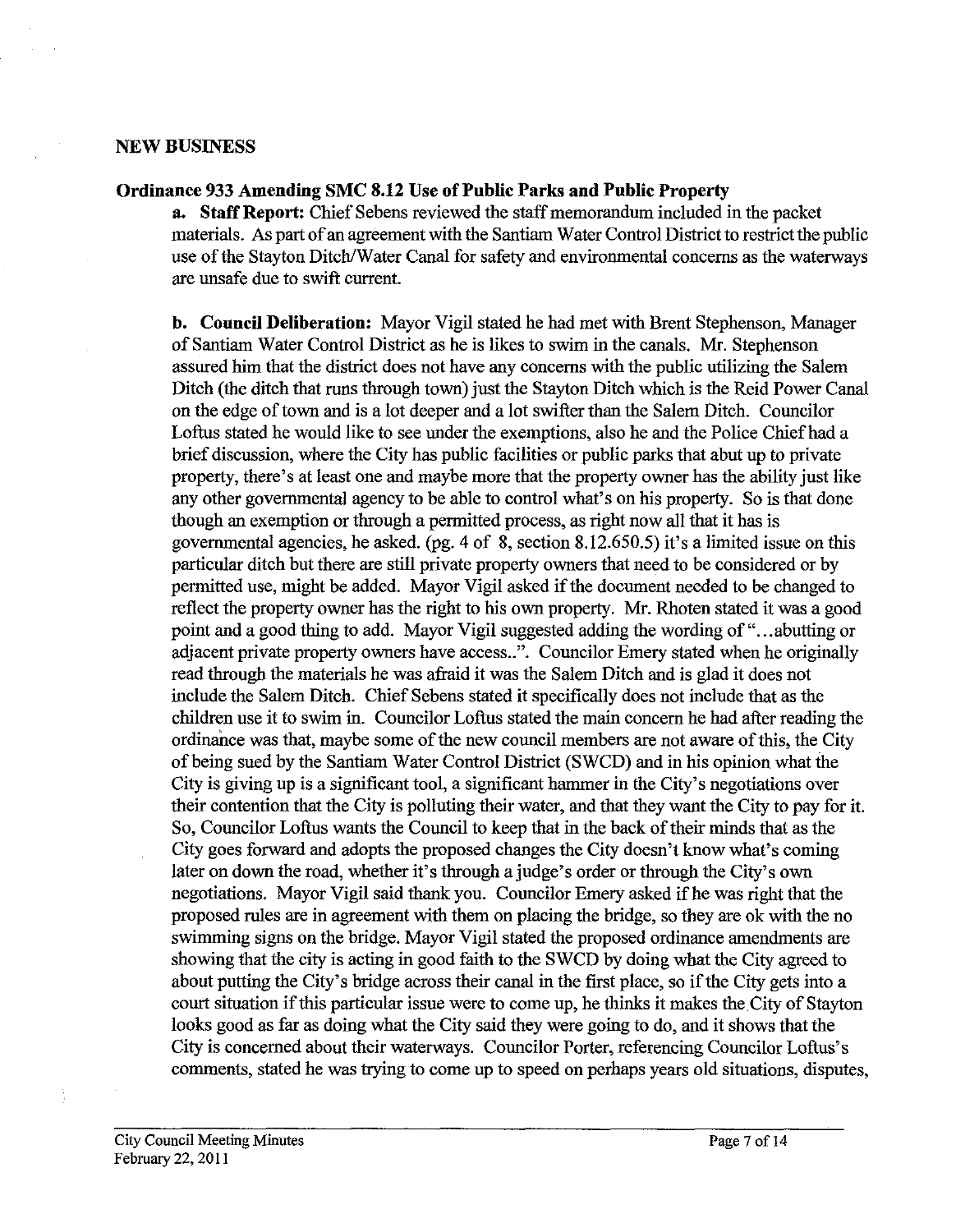perhaps years old situations, disputes, whatever. He was given to understand that the possible suit by the water control district to the City was over stormwater and not people, or his dog swimming in their canal, and asked if he was correct in his assumption or did he miss something. Mayor Vigil stated it sounded accurate but said the Council needed to get back to the ordinance. Mayor Porter stated it did pertain as the subject was raised and these little bombs are thrown out and the Council is just supposed to ignore them? Councilor Loftus said yeah. Mayor Vigil stated no, that he had tried to clear it up that the suit was over the Water Master Plan and that this issue is separate its about how the City is agreeing with the SWCD over the whole project of putting the bridge in, so hopefully we can use this and this is what the City said they would do, but as the Chief of Police brought up, the City does need to change their ordinance in order to comply with the agreement made to the SWCD. Mr. Kinney stated when the City proposed the location of the bridge, one of the agreements with the water control district, in terms of location of the bridge it would go in a certain location, because of some safety issues with the power canal, and if you get on that bridge you can see where there are stumps in the waterway and the swiftness of the water if they do expand their hydroelectric activities at their dams they had very specific safety concerns, and the city wants to protect their own drinking supply right near the end of Third Avenue and Water Street, the staff reaction at least was it made sense to go ahead and agree with was to make some amendments to our code to prohibit swimming in that power canal. Referring his question to Mr. Kinney, Councilor Loftus asked if the current agreement with SWCD was entered into before the current litigation was filed. Mr. Kinney stated the litigation was filed with the Land Use Board of Appeals (LUBA) over the storm drainage master plan and was filed in April or May of 2009, the City entered into an agreement relating to the placement of the bridge after that occurred they filed their suit with LUBA. Subsequently LUBA's decision had been issued and the City was found to win that suit and the Stormwater Master Plan was declared valid. In addition to that they have filed a demand letter notice with the City of a potential to file litigation but the City currently does not have any litigation pending with them. Councilor Loftus asked when they filed that. Mr. Kinney stated October or November of 2010. Mayor Vigil stated, "so that's just a letter of intent to file". Mr. Kinney stated it was a notice of claim to file saying please do all of these things and the City responded, and said please clarify with additional information. Mayor Vigil stated that issue is completely separate from what the Council was talking about. Mayor Vigil stated currently the Council had discussed one amendment that sounded like a consensus of the Council, and asked if it was a big enough amendment to where the ordinance could be adopted at the meeting, could it just be adopted as amended. Mr. Rhoten stated it should be kicked over to a later time to allow legal counsel to review it. Councilor Loftus the Council might want to add another clarification point with the consensus of the Council, since there seems to be some contentions around the water ways the City might want to specifically allow the use of the Salem Ditch and the other water ways where the City wants to allow them to float or play in the water where is in the City's parks or a public facilities area, that way its impeded in the ordinance and the City has some protection for the citizens. Mayor Vigil asked if some language could be added to the ordinance to address the concerns as stated by Councilor Loftus and was also the consensus of the Council. Councilor Emery stated he kind of disagreed with that statement as the City does not need to make ordinances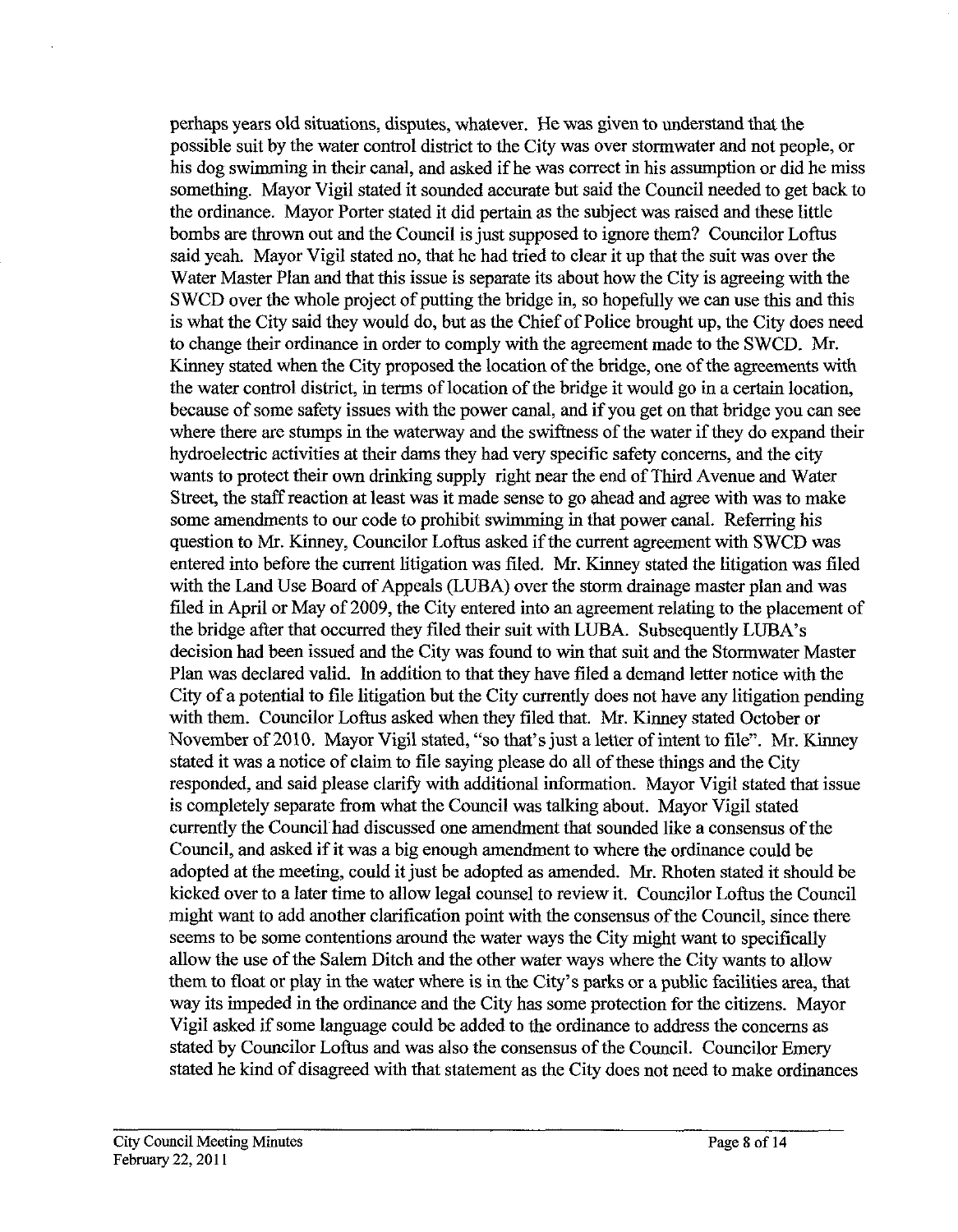statement as the City does not need to make ordinances that say it's ok to do things, they need to be written to say you cannot do things. Councilor Loftus stated he agreed with Councilor Emery as in most circumstances that statement would probably be ok, but since the City has a threat of litigation it's specific dealing with these waterways that cut through the town, as anything the City can do to protect the citizens rights and the City should be proactive. Councilor Emery stated he agreed with Councilor Loftus on the proactive issue, but instead of saying it's ok to do this and this and this, just list its not ok to do something in the Salem Ditch. Councilor Loftus stated that would work. Mayor Vigil stated it would cement it even further stating it would only affect the Stayton Ditch/ Reid Power Canal.

### **Resolution 866 Apply for OPRD Local Government Grant - Pioneer Park**

**a. Staff Report:** Mr. Kinney stated the Stayton Park and Recreation Board has been looking for grants to apply for to make improvements to Pioneer Park. They would like to apply to Oregon Parks and Recreation Department Local Government Grant (OPRD), and submit .additional grant applications and funding requests to private foundation, local corporations, and civic groups in order to provide a broad-based local match for the Local Government Grant. Mr. Kinney stated staff is asking the Council to approve the resolution but he is not sure there is still ample time to get things done to get the application into State Parks this year, and there are some questions as to whether the matching funds would be available or if the funding would need to come from next years budget. Mr. Kinney reviewed the rehabilitation elements that the Board would like to see accomplished. He concluded by stated whether or not the City applies for the grant in this fiscal year or next, staff is seeking approval from the Council.

**b. Council Deliberation:** Councilor Loftus asked if the \$25,000 is set aside. Mr. Kinney answered in the affirmative and stated if not in this years budget it would be in next years budget. There are some issues related to the Riverfront Park that need to be resolved along with whether or not the Santiam Park Project is brought in on budget, and those answers will be answered within the next 20 days or so. Councilor Loftus asked if the City is successful in getting the funding would the City be able to accomplish all of the objectives. Mr. Kinney stated no, not everything that is on the list will get done, the list would be narrowed down to get some accomplished but not all. Councilor Loftus stated good job.

# **c. Council Decision:**

**Motion:** From Councilor Loftus, seconded by Councilor Emery, to approve Resolution No. 866 to authorize the Public Works Director to go out and get as much money as he can, from as many agencies as he can. Motion passed: 4:0.

# **Moose Lodge Rent Increase Extension**

**a. Staff Report:** Ms. Shaffer stated the Moose Lodge is requesting to keep their rent of \$900 per month for an additional six month period before the fee increases to \$1000 per month. The lodge is currently working with Oregon Lottery and plan to install gaming devices within the next six month which would help to offset the rent increase.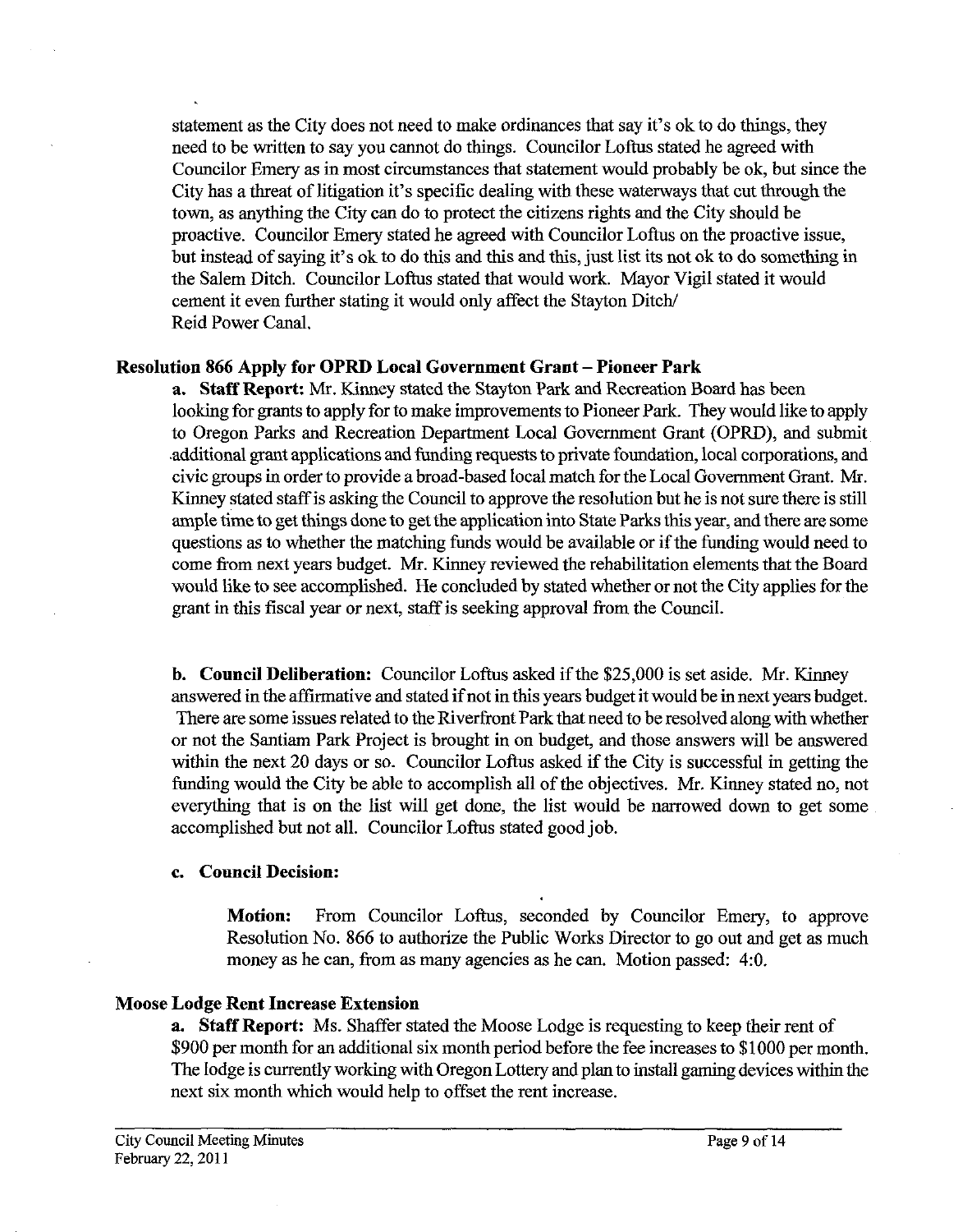### **b. Council Deliberation:** None.

### **c. Council Decision:**

**Motion:** From Councilor Emery, seconded by Councilor Niegel, to approve a six mnh extension of rent at \$900 a month. **Motion passed:** 4:O.

# **OPOT** - **Fund Exchange Agreement**

a. **Staff Report:** Mr. Kinney stated cities in Oregon with populations over 5,000 persons are eligible to receive Federal Highway Administration - Surface Transportation Program (STP) funds. City staff is hoping to leverage the STP funds by combining them with federal EDA funds and a state Immediate Opportunity Fund (IOF) grant to upgrade in the amount of \$883,500 to assist with Tenth Avenue Improvements. As part of that project, that's 50% of the estimated project costs, the other 50% has to come from matching sources and it looks like the City has an opportunity to use some of the Surface Transportation dollars that are available and designated towards Stayton as part of the match, as well as some of the contributions from the hospital, and the City is hoping that the Economic Development Administration (EDA) will be able to provide some funding. This would be an opportunity to do some significant upgrades on Tenth Avenue as well as solve a problem that has clearly been there for a number of years. If the ODOT IOF grant does not become available, the City would probably still spend the majority of the \$288,000 on this target area because the street needs to be updated. If you were going to pick any street in town, it is probably the number one priority and this looks like a relatively small dollar amount to be able to generate a 1.5 million dollar project.

**b. Council Deliberation:** Councilor Loftus asked if there was anyway to get some buy in from Marion County on that intersection. Mr. Kinney stated City staff has been talking with Marion County Public Works Staff and the design phase at this point in time, there are some design issues with Tenth and E. Santiam Street that have to be addressed. Mr. Kinney stated at this point in time it does not appear that Marion County will be bringing any dollars to the table. If it was found that the City needed to have certain matching funds to be able to put a project together, that would be the time to go and make the pitch. Councilor Loftus stated his concerns that the hospital and the City are about to invest "bookoo" amount of tax dollars into the intersection and it's a Marion County Road. Mr. Kinney stated the work that will be done is primarily from that intersection all the way up Tenth Avenue. Councilor Loftus stated he understands but your talking about a complete orientation, and the City has had discussions in the past regarding atraffic circle which Marion County is absolutely against, and it would seem to him that the best use of the tax payer dollars would be to try and integrate what ever future plans Marion County has for that intersection, with the reorientation and redevelopment of the intersection. Mr. Kinney stated he didn't disagree with the statement Councilor Loftus made. The design should be coordinated with Marion County and that what ever is done for Tenth Avenue as it comes down the hill it has to match up with what the future intersection will be like. Councilor Loftus asked if the City tears into the street right up to the edge, it might cost Marion County \$300,000 to orient the entire intersection once the City starts their development.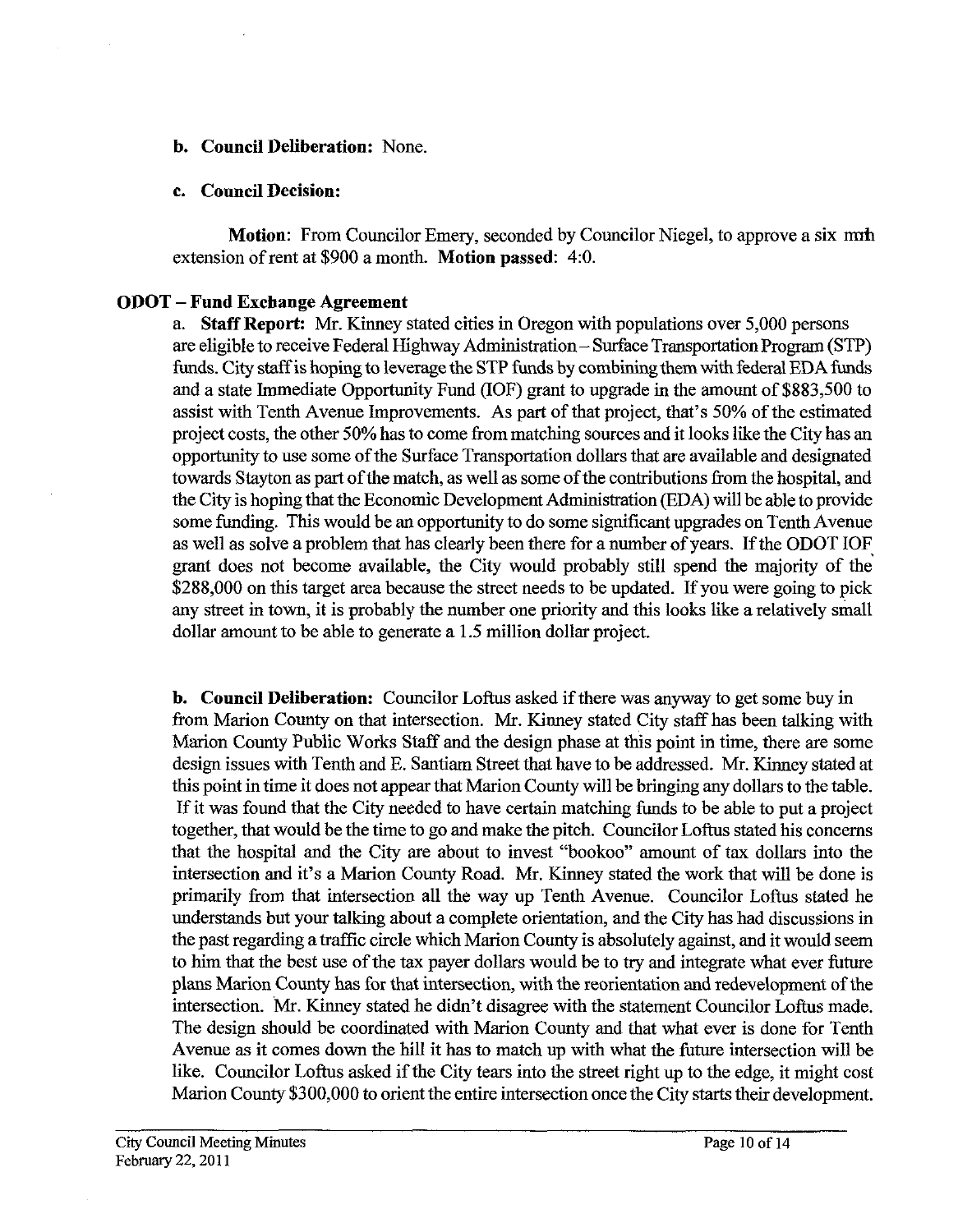intersection once the City starts their development. Once the city paves it, curbs it, sidewalks it, it's a 1.5 million dollar project before they start digging, so there could be some substantial savings out there. Mr. Kinney stated meetings have taken place with Marion County's Engineering staff to start the discussions about the options of the intersection and whether or not it should be a round about, or whether it should be a t-type intersection at that location. The City's transportation plan does call for a round about at that location that has some significant challenges because of the buildings at the comer. Councilor Loftus asked if everything at the comer would have to be removed in order for that to work. Mr. Kinney stated it would include moving facilities, and what the hospital could do in their vacant lot, or on the turning motions, and the other issue is the truck traffic that goes through that intersection is primarily from the west to the east. There's not as much truck traffic coming back from Highway 22 back through that intersection, its more going out. Mr. Kinney stated he would be surprised as to what Marion County would be committing in their dollars to the North Fork Road and others in this part of the County, that they would commit a large amount of funding to this intersection, but then the City has not asked them what contribution they could make, but that could be explored with Bill Worcester at Marion County. Councilor Loftus suggested that the City ask Marion County to do that. Councilor Emery asked Mr. Kinney if it was too early in the design process to ask if they were planning on aligning Tenth Avenue at that intersection. Mr. Kinney stated the goal is to align it if possible. It's a funny turn coming north on Tenth, then up north toward the hospital, if you watch the traffic people start the turning motion into the right then stop in the intersection then go north. Mr. Kinney stated the City was looking at aligning the intersection. Councilor Emery asked if that would affect the retention basin. Mr. Kinney stated it's anticipated it would go by the retention basin, and the County Housing Authority property would probably be pushed over to the west a little bit, but it has to be to align with Tenth both north and south, if it were pushed east it would make the intersection worse. Mr. Kinney stated staffhas met with Marion County Public Works Engineers to discuss the intersection but because funding was not in place at that point, the discussion was just preliminary concepts. Once the City knows they have funding that's when the design work will be started and the alignment will be discussed, where do we put sidewalks, where do we put curbs, do we put a section in the center as a refnge for pedestrians, how do we tie the sidewalks together going down near the apartments, do we wrap them around the corner and go east on Santiam, all of those types of questions need to be looked at. Councilor Porter asked if the term round-a-bout was being used synonymously with traffic circle. Mr. Kinney stated they are slightly different things but most people consider it the same thing. Councilor Porter asked if Mr. Kinney had ever watched the typical Oregon driver when they first confront a traffic circle. Mr. Kinney stated the small ones were very interesting to watch and the larger ones, if its really a traffic circle, tend to have one or two lanes with pretty high speed traffic. Councilor Porter suggested if anyone had not seen around-a-bout to go down to Albany through Jefferson, and just east of the fair grounds slow down as you come into that and just watch the other traffic, its interesting to watch, if you know what traffic circles do then your about one out of 10% of people that do. Mr. Kinney stated he was not anticipating that the City would have the dollars to do a round-a-bout. Councilor Porter stated thank you.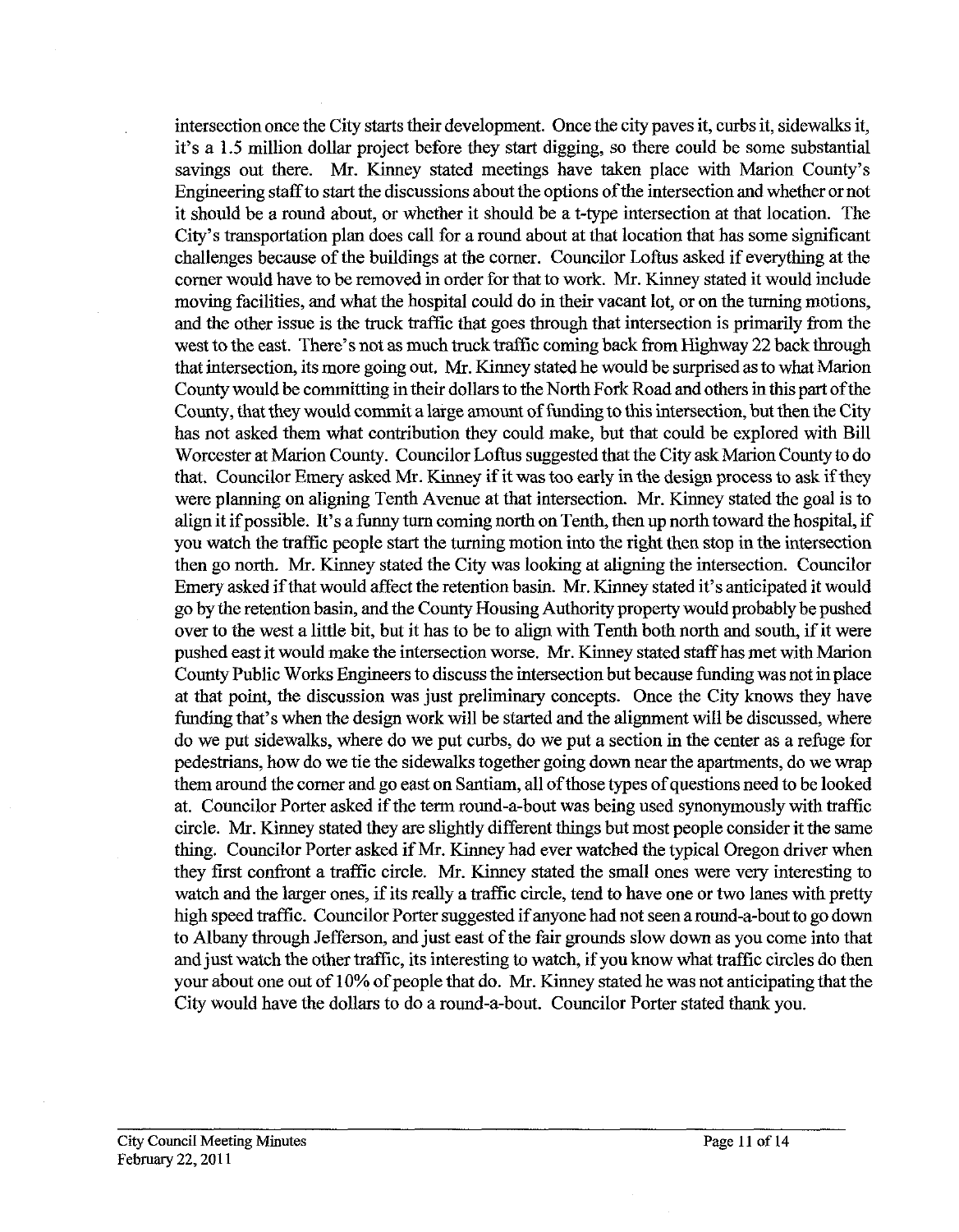### **c. Council Decision:**

**Motion:** From Councilor Loftus, seconded by Councilor Emery, to make a motion to approve the Fund Exchange Agreement and also direct staff, in the preliminary design phase, to try to maybe incorporate Marion County's future design in that intersection so that we can have some buy in from them because its going to be critical for the City's future.

**Discussion:** Mayor Vigil asked if there was a second. Councilor Porter asked ifthat was a motion and Councilor Loftus answered in the affirmative. Mayor Vigil stated there was a comment at the end of the motion. Mr. Kinney stated staff would be doing that anyway so staff is fine with the motion as presented.

**Motion seconded:** Councilor Emery stated he would second the motion. Mayor Vigil stated the motion had been made to approve the Fund Exchange Agreement and to move to direct staff to talk to Marion County in the conceptual stages of the design plan, and get them on, involved, summarized. Mayor Vigil called for the vote.

**Point of Clarification:** Councilor Porter asked if the Mayor's summary reflected the intent of Councilor Loftus motion. Councilor Loftus stated the primary issue on the motion was that the Council approve the Fund Exchange Agreement, the secondary issue is that when the City goes for a preliminary design they (city) try to incorporate Marion County's future vision of that intersection so the City can present them with a bill and say "if you do it today it will cost this much, if you wait three years it costs this much". And maybe by presenting them the financial facts and doing alittle lobbying we might be able to squeeze some money out of them. Mayor Vigil stated that was the intent of the motion, it was not the motion. Councilor Loftus stated Mayor Vigil's summary was pretty accurate. Mayor Vigil stated the motion on the floor was to approve.... what did I say, any further discussion. Councilor Porter thanked Mayor Vigil for the clarification.

# **Motion passed:** 4:O.

**Motion:** From Councilor Loftus, seconded by Councilor Emery, to authorize the Mayor to execute the Fund Exchange Agreement between the City of Stayton and ODOT in the amount of **\$288,230.32. Motion passed:** 4:O.

# **STAFF/COMMISSION REPORTS**

# **Finance Director's Report** - **Christine Shaffer**

**a. Monthly Finance Department Report:** Ms. Shaffer stated the City is doing well, and all departments are holding spending to only essentials per a request from the City Administrator and Finance Director.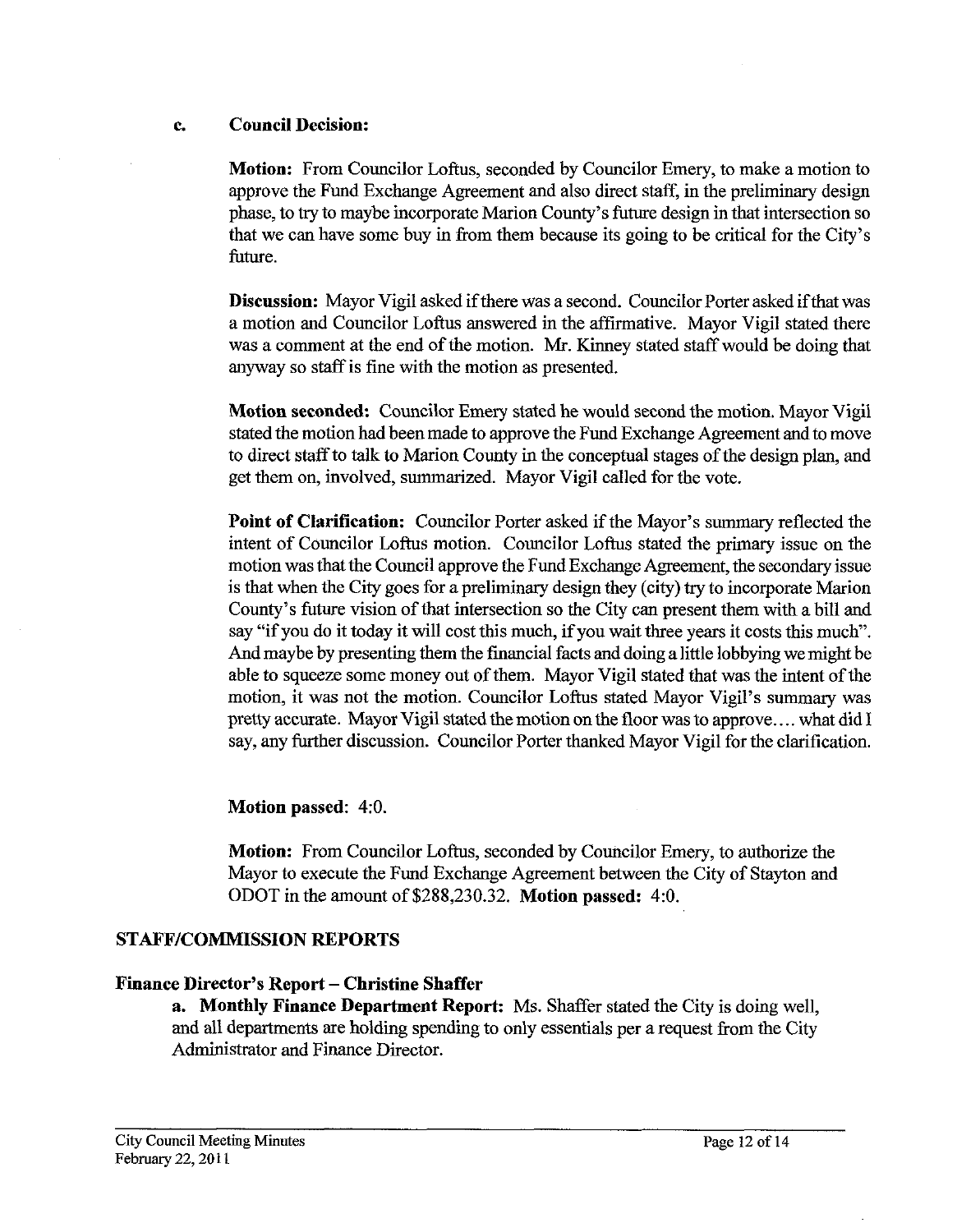### **Chief of Police's Report -Rich Sebens**

**a. Statistical Report for January 2011:** Chief Sebens reviewed the monthly statistical report. In response to a question from Councilor Emery as to the status of the graffiti ordinance, Chief Sebens stated he was in the process of preparing it for the city attorney's review. Councilor Porter asked if the City of Stayton still has a bicycle registration process. Chief Sebens stated no as it was very labor intensive and individuals that sold or gave their bikes to others did not report them to the police department.

**b. Police Academy Graduation:** Chief Sebens stated Paul Eves, the city's newest police officer recently graduated from the Police Academy and is currently working with a trainer.

**c. Traffic Safety Crosswalk Enforcement Grant:** Chief Sebens reported that the city had received a \$4000 grant from Bicycle Transportation Alliance of Oregon (BTA) to be used for traffic safety crosswalk enforcement.

### **Public Works Director's Report** - **Dave Kinney**

- **a. January 2011 Operating Report:** Mr. Kinney reviewed the Monthly operating report.
- **b. Public Works Update/Projects:** Mr. Kinney updated the Council on various projects the Public Works Department is working on.

### **Pool Manager** - **Rebekah Mecks**

- **a. January 2011 Monthly Operating Report:** Ms. Meeks reported that the pool will be closed for resurfacing over spring break as this is a slow time at the pool.
- **b. City Triathlon:** Ms. Meeks stated the event has 19 participants signed up so far with alot of interest being raised for the event. Sponsorship funding is coming in, fliers have been distributed, signage is being worked on **as** well as the permitting process through Marion County.

**c. Pool Membership Program:** Ms. Meeks stated she wanted to give a big thank you to the Santiam Community Endowment for funding the new membership program at the pool.

### **Library Director's Report** - **Louise Meyers**

**a.** January 2011 Activities/Statistics: Ms. Meyers reviewed the monthly library report.

### **PRESENTATIONSICOMMENTS FROM THE PUBLIC** - None.

### **BUSINESS FROM THE CITY ADMINISTRATOR**

Mr. Eubank stated the City of Stayton had received the "Chairpersons Choice Award" from the Mid-